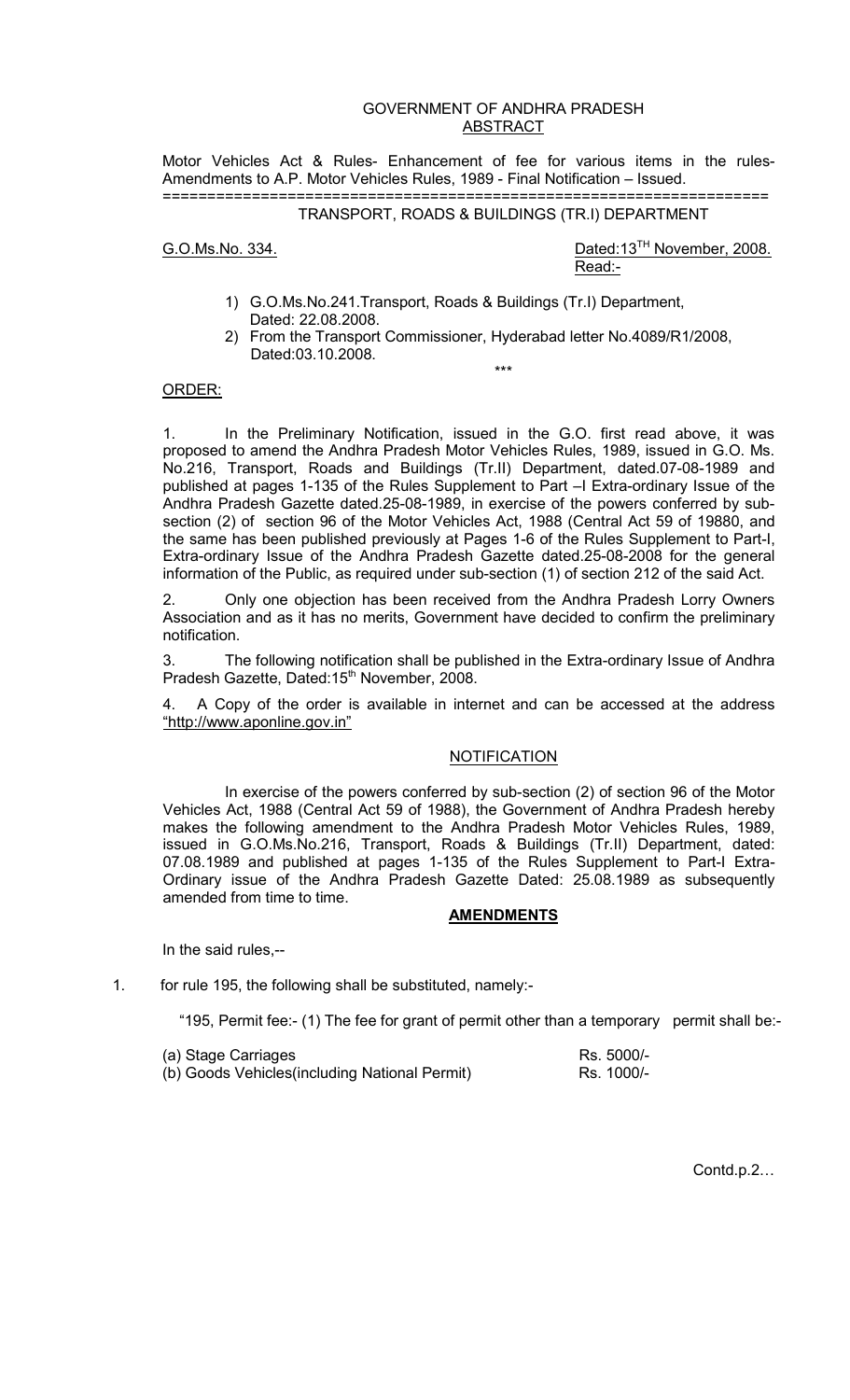| (c) Contract Carriage Buses having<br>seating capacity 13 in all<br>including all India permits | Rs. 5000/- |
|-------------------------------------------------------------------------------------------------|------------|
| (d) Maxi Cabs(Including all India Permits)                                                      | Rs. 2000/- |
| (e) Motor Cabs(Including all India Permits)                                                     | Rs. 1000/- |
| (f) Autorickshaws                                                                               | Rs. 500/-  |
| (g) Motor Cycle Cabs                                                                            | Rs. 200/-  |
| (h) Private Service Vehicles beyond seating<br>capacity of 13 Seats in all                      | Rs. 3000/- |
| (i) Private Service Vehicles upto seating<br>capacity of 13 in all                              | Rs. 2000/- |
| (i) Educational Institution Bus beyond seating<br>capacity of 13 in all                         | Rs. 3000/- |
| (k) Educational Institution Bus upto seating<br>capacity of 13 in all                           | Rs. 2000/- |

(2) The fee for renewal of permit other than temporary permit shall be:-

|     | (a) Stage Carriage:                   | Rs. 5000/- |
|-----|---------------------------------------|------------|
|     | (b) Goods Carriage:                   | Rs. 1000/- |
|     | (c) Contract Carriage having seating  |            |
|     | capacity exceeding 13 in all          | Rs. 5000/- |
|     | (d) Maxi Cab:                         | Rs. 5000/- |
|     | (e) Motor Cab:                        | Rs. 1000/- |
| (f) | Auto-rickshaw:                        | Rs. 500/-  |
| (g) | LMV Cycle-rickshaw (power) Motor Cab: | Rs. 200/-  |
|     | (h) Private service vehicle beyond    |            |
|     | seating capacity of 13 in all:        | Rs. 2000/- |
|     | (i) Private service vehicle upto      |            |
|     | Seating capacity of 13 in all:        | Rs. 3000/- |
|     | (i) Educational Institution Bus       |            |
|     | Beyond seating capacity of 13 in all: | Rs. 3000/- |
|     | (k) Educational Institution Bus       |            |
|     | Upto seating capacity of 13 in all:   | Rs. 2000/- |

Any late fee for renewal of permits, specified under sub-rule (2) above, shall be  $\omega$  1/10<sup>th</sup> of the fees per month subject to the maximum of renewal fee.<sup>"</sup>

2. for rule 196 , the following shall be substituted, namely,--

"196. Fee for temporary permit: (1) The fee for Temporary Permit for all Stage Carriages, Goods Carriages, Contract Carriages, Private service vehicles and Omni Buses Rs.200/-.

2. The fee in respect of the grant and extension of validity of a special permit under sub-section (8) of section 88 shall be:

(i) for the grant of special permit  $R$ s. 200/-<br>(ii) for the extension of validity of special permit  $R$ s. 200/-." (ii) for the extension of validity of special permit

3. for rule 197, the following shall be substituted, namely,--

"197. Fee for Endorsements:- (1) The fee for Endorsement of a Permit other than Temporary Permit shall be Rs.2500/-in respect of each vehicle.

(2) The fee for Renewal of Endorsement shall be Rs.2500/- in respect of each vehicle.

Contd.p.3…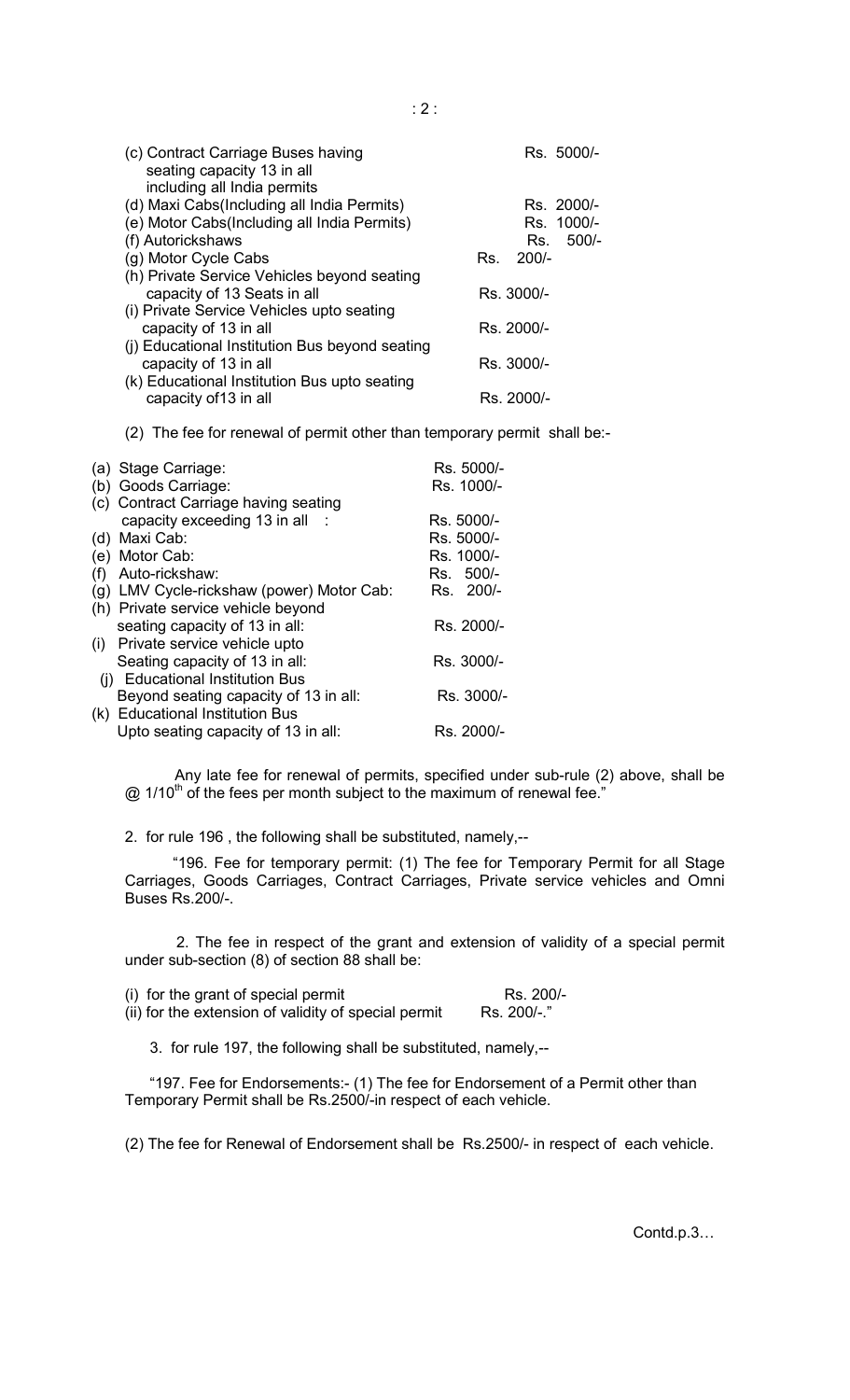//3//

(3) Late Fee for renewal Endorsement, shall be  $@$  1/10<sup>th</sup> of fee of per month, subject to a maximum of endorsement fee.

(4) The fee for the application for an endorsement or the renewal thereof in respect of a Motor vehicle of other State holding a permit other than a temporary permit for  $-$ 

| a) Stage Carriage shall be | Rs. 5000/-   |
|----------------------------|--------------|
| b) Goods Vehicles shall be | Rs. 3000/-." |

4. for rule 198, the following shall be substituted, namely,--

"198. Fresh Recommendation of Counter-Signature: (1) The fee for making a Fresh Recommendation for Counter-Signature in reciprocating State in terms of the reciprocal agreement entered into between the States concerned shall be Rs.5000/-.

(2) The fee for Renewal of Recommendation for Counter Signature shall be Rs.3000/-."

5. for rule 199, the following shall be substituted, namely,--

"199.Fee for Extension of Validity of Permit other than Temporary Permit :- (a) The fee for Extension of Validity of Permit other than Temporary Permit in respect of each vehicle shall be Rs.1000/-

(b) The fee for extension of validity of permit other than temporary Permit (Other State Vehicles) shall be Rs.5000/-."

6. for rule 200, the following shall be substituted, namely,--

"200.Fee for Renewal of Extension:- (1) The fee for renewal of extension of validity of a permit shall be Rs.1000/-in respect of each vehicle.

(2) The fee for renewal of extension of validity of a permit shall be Rs.5000/- in respect of a motor vehicle of other State holding a permit other than a temporary Permit."

7. in rule 211 for sub-rule (2), the following shall be substituted, namely,--

| Rs.2000/- |
|-----------|
|           |

- (ii) Replacement of vehicle by another vehicle in the permit: Rs.2500/-."
- 8. for rule 220, the following shall be substituted, namely,--

"220.Permit - Transfer of:- When the holder of permit desires to transfer the permit to some other person under sub-section (1) of section 82, he shall together with the person to whom he desires to make the transfer, make joint application in writing to the Transport Authority by which the permit was issued, setting forth reasons for the proposed transfer. Such joint application shall be accompanied by the fee as follows:

| (i) Stage Carriages                               | Rs. 2000/- |
|---------------------------------------------------|------------|
| (ii) Goods Carriages (having National Permits)    | Rs. 2000/- |
| (iii) Other Goods Carriages                       | Rs. 1000/- |
| (iv) All India Tourist Permit beyond seating      |            |
| capacity of 13 Seats in all                       | Rs. 2000/- |
| (v) All India Tourist Permit upto 13 seats in all | Rs. 1000/- |
|                                                   |            |